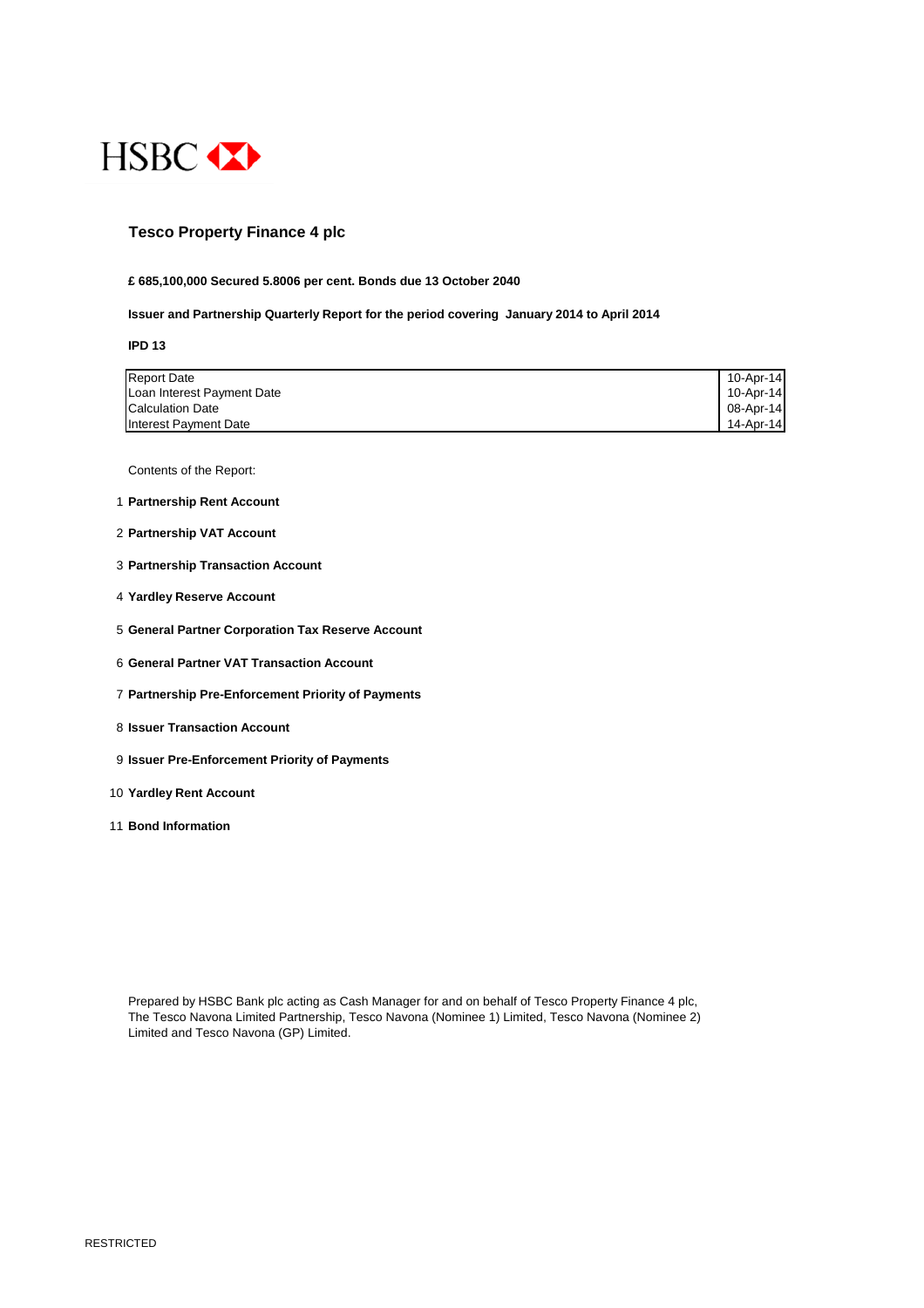## **1. Partnership Rent Account 70728746**

|             | <b>Opening Balance</b>             | 5,000.00 Cr         |
|-------------|------------------------------------|---------------------|
| <b>DATE</b> | <b>ENTRY DETAILS</b>               | CR/DR<br>AMOUNT (£) |
| 09-Feb-11   | Initial Deposit on Closing Date    | 5,000.00 Cr         |
| 19-Mar-14   | Rent                               | 8,258,400.11 Cr     |
| 10-Apr-14   | To Partnership Transaction Account | 8,258,400.11 Dr     |
|             | <b>Closing Balance</b>             | 5,000.00 Cr         |
|             |                                    |                     |
|             |                                    |                     |

## **2. Partnership VAT Account 70728703**

|           | <b>Opening Balance</b> | 2,063,595.65 Cr     |
|-----------|------------------------|---------------------|
| DATE      | <b>ENTRY DETAILS</b>   | CR/DR<br>AMOUNT (£) |
|           |                        |                     |
| 30-Jan-14 | HMRC Payment           | 1,815,031.13 Dr     |
| 05-Feb-14 | <b>S</b> avills        | 1,736.70 Cr         |
| 05-Feb-14 | <b>Savills</b>         | 4,378.14 Cr         |
| 20-Feb-14 | HMRC Payment           | 8,811.21 Cr         |
| 11-Mar-14 | Savills                | 1,849.05 Cr         |
| 11-Mar-14 | <b>Savills</b>         | 4,808.76 Cr         |
| 19-Mar-14 | HMRC Payment           | 2,645.69 Cr         |
| 19-Mar-14 | Tesco                  | 1,776,849.69 Cr     |
| 28-Mar-14 | Savills                | 26,249.01 Cr        |
| 03-Apr-14 | Savills                | 2,612.00 Cr         |
| 03-Apr-14 | Savills                | 2,829.75 Cr         |
|           | <b>Closing Balance</b> | 2,081,334.52 Cr     |

# **3. Partnership Transaction Account 70728711**

|             | <b>Opening Balance</b>                     | 104,082.22 Cr        |
|-------------|--------------------------------------------|----------------------|
| <b>DATE</b> | <b>ENTRY DETAILS</b>                       | CR/DR<br>AMOUNT (£)  |
|             |                                            |                      |
| 07-Apr-14   | <b>Credit Interest</b>                     | 1,792.99 Cr          |
| 10-Apr-14   | Property Pool Manager Fee (April Reserved) | $0.00$ <sub>Cr</sub> |
| 10-Apr-14   | Transfer from Rent                         | 8,258,400.11 Cr      |
| 10-Apr-14   | <b>Trustee Fee</b>                         | 1,500.00 Dr          |
| 10-Apr-14   | <b>Ongoing Fee</b>                         | 82,045.25 Dr         |
| 10-Apr-14   | <b>Expenses</b>                            | 15,872.20 Dr         |
| 10-Apr-14   | Partnership Swap payment                   | 1,319,140.70 Cr      |
| 10-Apr-14   | <b>Partnership Debt</b>                    | 10,277,163.36 Dr     |
| 10-Apr-14   | <b>Yardley Rent Account</b>                | 851,306.28 Cr        |
| 10-Apr-14   | <b>To Navona Distribution</b>              | $0.00$ Dr            |
|             | <b>Closing Balance</b>                     | 158,141.49 Cr        |

## **4. Yardley Reserve Account 70729192**

|      | <b>Opening Balance</b> | 261,142.37 Cr |       |
|------|------------------------|---------------|-------|
| DATE | <b>ENTRY DETAILS</b>   | AMOUNT (£)    | CR/DR |
|      | 07-Apr-14 Interest     | 96.59 Cr      |       |
|      | <b>Closing Balance</b> | 261,238.96 Cr |       |
|      |                        |               |       |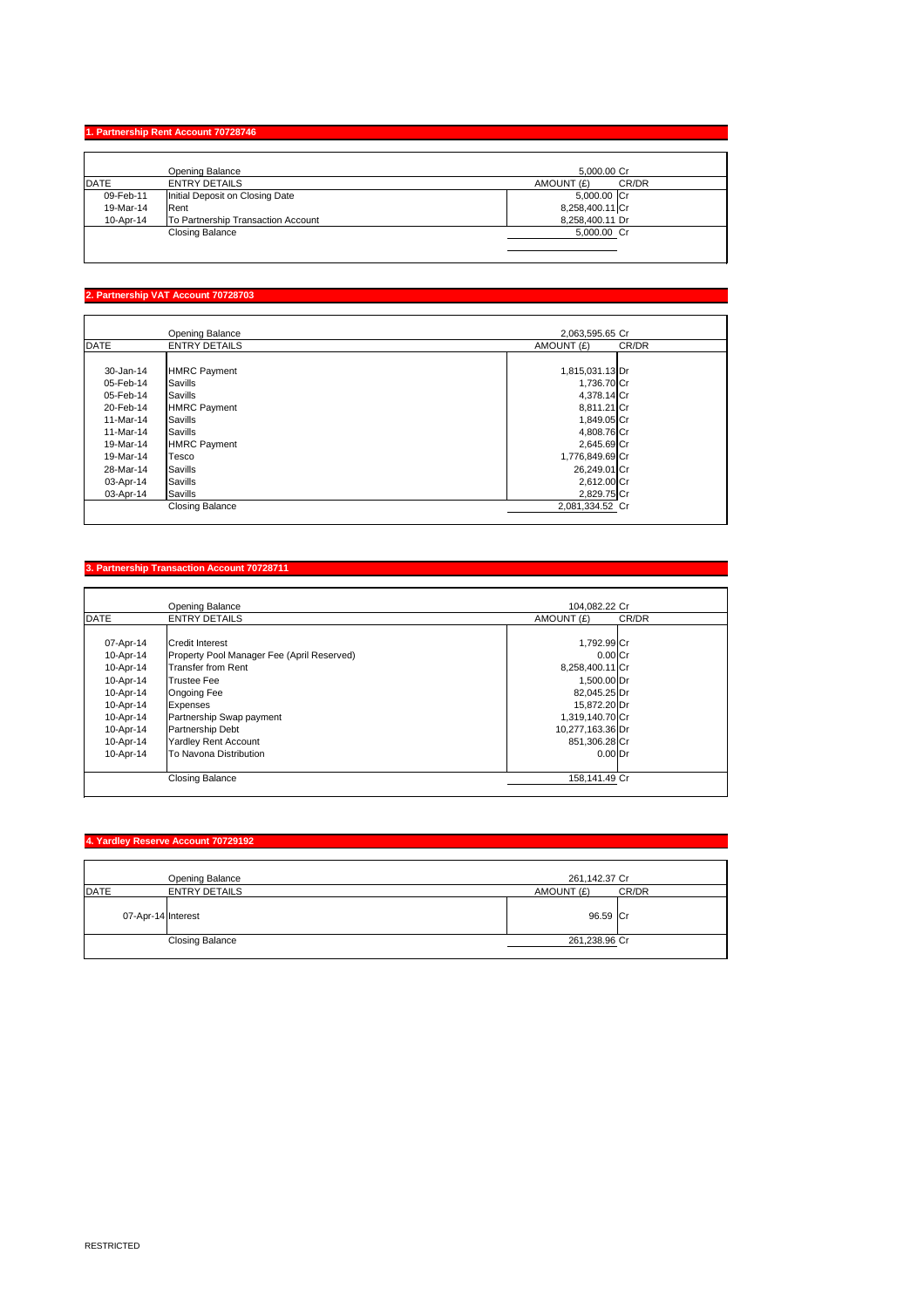#### **5. General Partner Corporation Tax Reserve Account 70728770**

|      |                    | <b>Opening Balance</b> | 308,925.87 Cr |       |
|------|--------------------|------------------------|---------------|-------|
| DATE |                    | <b>ENTRY DETAILS</b>   | AMOUNT (£)    | CR/DR |
|      | 07-Apr-14 Interest |                        | 114.26 Cr     |       |
|      |                    | <b>Closing Balance</b> | 309,040.13 Cr |       |
|      |                    |                        |               |       |

|             | <b>Opening Balance</b> | $0.00$ Cr           |  |
|-------------|------------------------|---------------------|--|
| <b>DATE</b> | <b>ENTRY DETAILS</b>   | CR/DR<br>AMOUNT (£) |  |
|             |                        |                     |  |
|             |                        |                     |  |
|             |                        |                     |  |
|             | <b>Closing Balance</b> | 0.00 Cr             |  |
|             |                        |                     |  |

#### **6. General Partner VAT Transaction Account 70728762**

**Expense Reserve Ledger - Max GBP 500,000.00**

Date<br>10-Apr-14

8,141.49 Cr

Balance 8,141.49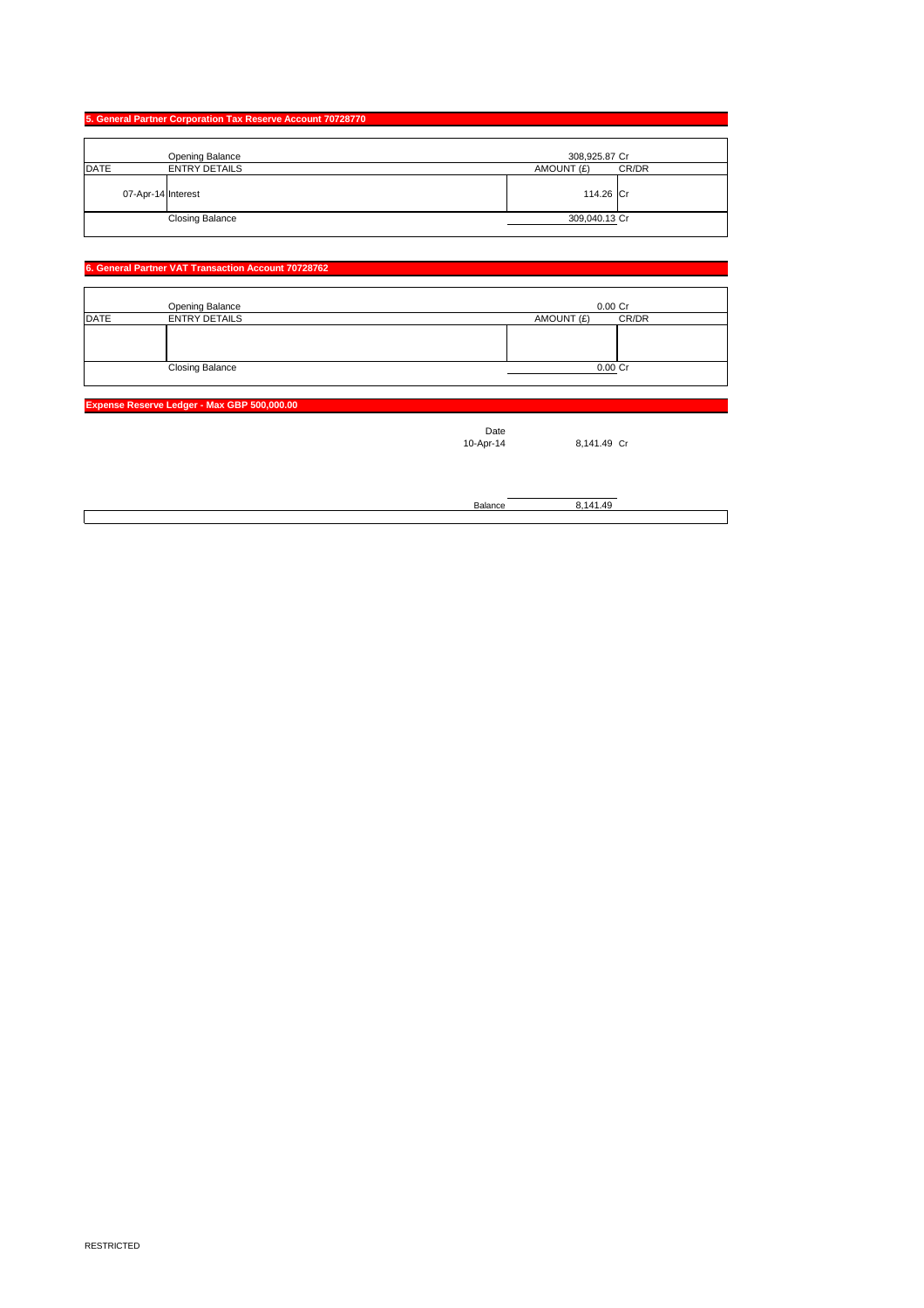# **7. Partnership Pre-Enforcement Priority of Payments**

|           |                                                                                                  | <b>Funds Paid Out of</b> | <b>Funds Received into</b> |
|-----------|--------------------------------------------------------------------------------------------------|--------------------------|----------------------------|
| Date      |                                                                                                  | $ $ account $(E)$        | account(E)                 |
| 10-Apr-14 | <b>Partnership Available Funds</b>                                                               |                          |                            |
|           |                                                                                                  |                          |                            |
|           | a Rental Income                                                                                  |                          | 8,258,400.11               |
|           | b Funds from Yardley Accounts                                                                    |                          | 851,306.28                 |
|           | c Funds from Issuer under Partnership Swaps                                                      |                          | 9,865,330.63               |
|           | d From Partnership VAT Account                                                                   |                          |                            |
|           | e From Partnership Disposal Proceeds Account                                                     |                          |                            |
|           | f From Partnership Insurance Proceeds Account                                                    |                          |                            |
|           | g Interest received by the Partnership Accounts and Rent Account                                 |                          | 1,792.99                   |
|           | h Eligible Investment Earnings by Partnership                                                    |                          |                            |
|           | i Advance under Committed Subordinated Loan Agreement                                            |                          |                            |
|           | jAdvance from Drawdown of Yardley Reserve Loan                                                   |                          |                            |
|           | k Net proceeds of a CPO Disposal or a Mortgage Property                                          |                          |                            |
|           | I From 3rd anniversay of Closing, funds from Yardley Reserve Loan Ledger                         |                          |                            |
|           |                                                                                                  |                          |                            |
|           | m Net proceeds of a disposal of a Mortgage Property                                              |                          |                            |
|           | n Any other sums standing to the credit of the Partnership Transaction Ac                        |                          | 104,082.22                 |
|           | <b>Partnership Pre-Enforcement Priority of Payments</b>                                          |                          |                            |
|           | a Partnership Security Trustee Fees                                                              | 1,500.00                 |                            |
|           | b Issuer Security Trustee Fee, Bond Trustee, operating expenses of the Issuer                    | 76,295.25                |                            |
|           | (Ongoing Partnership Facility Fee)                                                               |                          |                            |
|           | c Partnership Operating Expenses excluding GP UK Tax                                             |                          |                            |
|           | d Partnership Operator Fee                                                                       | 6,872.20                 |                            |
|           | d Property Advisor Fee (Annual 30K)                                                              |                          |                            |
|           | d Nominees Corporate Services Provider Fee                                                       | 3,000.00                 |                            |
|           | d Nominees Holdco Corporate Services Provider Fee                                                | 1,500.00                 |                            |
|           | d PL Propco Corporate Services Provider Fees                                                     | 4,500.00                 |                            |
|           | d Nominees Side Letter payments                                                                  |                          |                            |
|           | d Nominees Holdco Side Letter payments                                                           |                          |                            |
|           | d Account Bank Fee                                                                               |                          |                            |
|           | d Cash Manager Fee                                                                               |                          |                            |
|           | d Yardley Cash Manager Fee                                                                       |                          |                            |
|           |                                                                                                  |                          |                            |
|           | d Issuer Account Bank, PPA CM, CSP Fee (Ongoing Partnership Facility Fee)<br>d Headlease payment | 5,000.00                 |                            |
|           |                                                                                                  |                          |                            |
|           | e Partnership Expenses Ledger payment (max £6,250 indexed annually)                              | 6,975.13                 |                            |
|           | f Partnership Debt Interest                                                                      | 9,853,504.36             |                            |
|           | f Partnership Swap payment                                                                       | 8,546,189.93             |                            |
|           | g Partnership Debt Principal                                                                     | 423,659.00               |                            |
|           | <b>Issuer Partnership Swap Termination Amount (Ongoing Partnership Facility</b>                  |                          |                            |
|           | $h$ Fee)                                                                                         | 750.00                   |                            |
|           | i Property Pool Manager Fee (reserved)                                                           | 150,000.00               |                            |
|           | <b>Partnership Swap Termination Amount</b>                                                       |                          |                            |
|           | k Partnership Expenses Ledger payment                                                            | 1,166.36                 |                            |
|           | <b>I</b> Alteration Adjustment Rent                                                              |                          |                            |
|           | m Substitution Adjustment Rent                                                                   |                          |                            |
|           | n Credited to Subordinated Loan Reserve Ledger                                                   |                          |                            |
|           | o Payments to the Subordinated Loan Facility Provider                                            |                          |                            |
|           | p Partnership Distribution Account                                                               | 0.00                     |                            |
|           | <b>Totals</b>                                                                                    | 19,080,912.23            | 19,080,912.23              |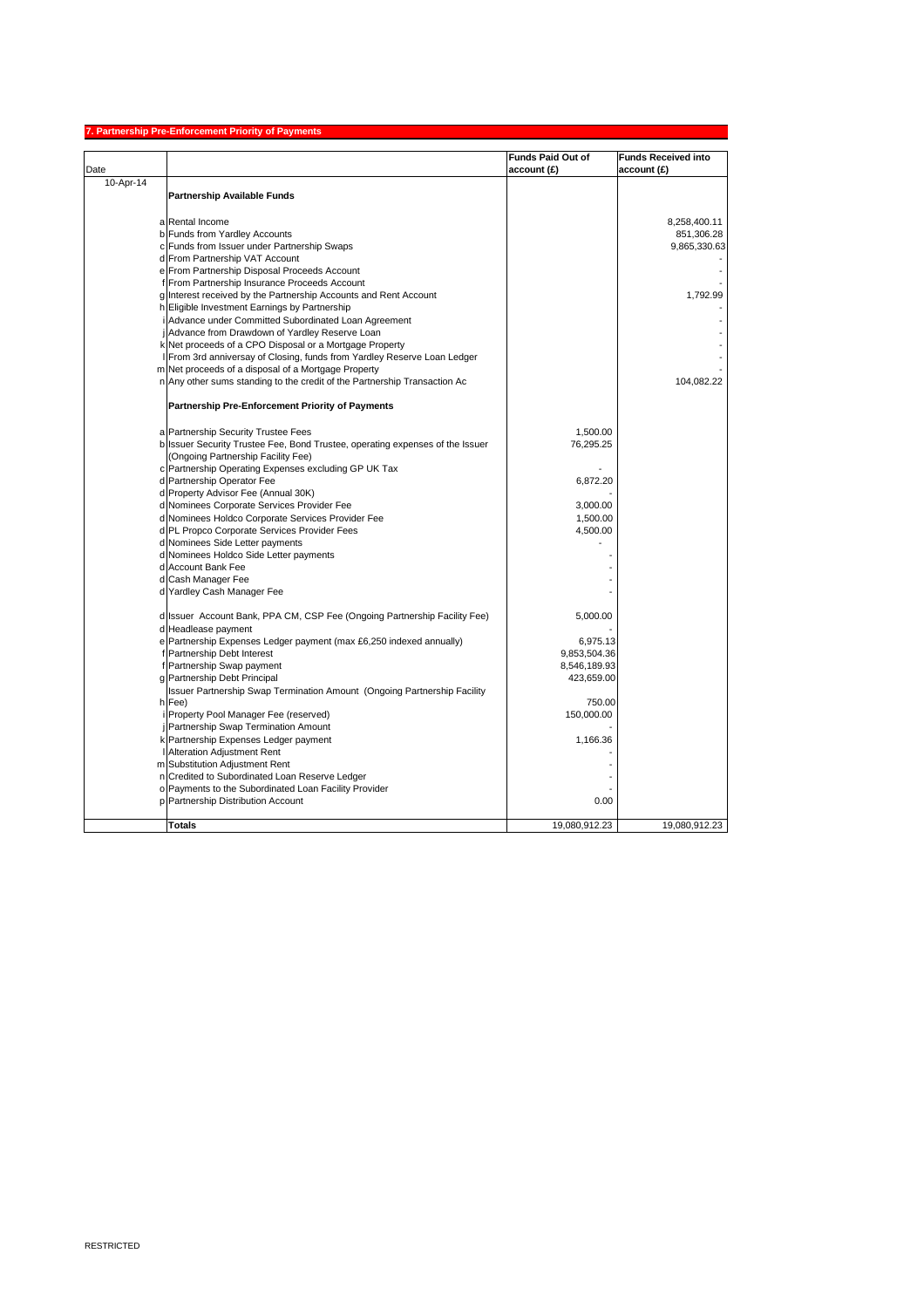## **8. Issuer Transaction Account 70728789**

|             | <b>Opening Balance</b>  | 21,035.04 Cr     |       |
|-------------|-------------------------|------------------|-------|
| <b>DATE</b> | <b>ENTRY DETAILS</b>    | AMOUNT (£)       | CR/DR |
|             |                         |                  |       |
| 03-Feb-14   | Interest                | 129.69 Cr        |       |
| 03-Mar-14   | Interest                | 2.44 $ Cr$       |       |
| 01-Apr-14   | Interest                | $2.52$ Cr        |       |
| 14-Apr-14   | <b>Swaps Receipts</b>   | 18,411,520.56 Cr |       |
| 14-Apr-14   | <b>Swap Pays</b>        | 18,411,520.56 Dr |       |
| 14-Apr-14   | <b>Partnership Debt</b> | 10,358,458.61 Cr |       |
| 14-Apr-14   | Expenses                | 81,295.25 Dr     |       |
| 14-Apr-14   | <b>Notes</b>            | 10,277,163.37 Dr |       |
| 14-Apr-14   | <b>Issuer Profit</b>    | 750.00 Cr        |       |
|             |                         |                  |       |
|             |                         |                  |       |
|             |                         |                  |       |
|             |                         |                  |       |
|             | <b>Closing Balance</b>  | 21,919.68        |       |
|             |                         |                  |       |

## **9. Issuer Pre-Enforcement Priority of Payments**

| Date      |                                                        | <b>Funds Paid Out of</b><br>account(E) | <b>Funds Received into</b><br>account(E) |
|-----------|--------------------------------------------------------|----------------------------------------|------------------------------------------|
| 14-Apr-14 |                                                        |                                        |                                          |
|           | <b>Issuer Available Funds</b>                          |                                        |                                          |
|           | a Funds due to Issuer under Partnership Swap Agreement |                                        | 8,546,189.93                             |
|           | b Amounts due to Issuer in respect of Partnership Loan |                                        | 10,359,208.61                            |
|           | c Any amount due to Issuer under Issuer Swap Agreement |                                        | 9,865,330.63                             |
|           | d Interest Received by Issuer on Transaction Account   |                                        | 134.65                                   |
|           | e Eigible Investment Earnings                          |                                        | 0.00                                     |
|           | <b>Issuer Pre-Enforcement Priority of Payments</b>     |                                        |                                          |
|           | a Bond Trustee Fee                                     | 1,200.00                               |                                          |
|           | a Issuer Security Trustee Fee                          | 1,500.00                               |                                          |
|           | b Issuer Operating Expenses                            | 73,595.25                              |                                          |
|           | c Issuer/Issuer Holdco Corporate Services Provider Fee | 0.00                                   |                                          |
|           | c Paying Agent Fee                                     | 500.00                                 |                                          |
|           | c Account Bank Fee                                     | 750.00                                 |                                          |
|           | c Cash Manager Fee                                     | 3,750.00                               |                                          |
|           | d Bond Interest                                        | 9,853,504.37                           |                                          |
|           | d Bond Principal                                       | 423,659.00                             |                                          |
|           | d Issuer Swap Provider                                 | 8,546,189.93                           |                                          |
|           | d Partnership Swap payment                             | 9,865,330.63                           |                                          |
|           | ellssuer Profit                                        | 750.00                                 |                                          |
|           | f Swap Subordinated Amounts                            |                                        |                                          |
|           | g Issuer Partnership Swap Termination Amount           |                                        |                                          |
|           | h Issuer Transaction Account                           | 134.64                                 |                                          |
|           | <b>Totals</b>                                          | 28,770,863.82                          | 28,770,863.82                            |

## **10. Yardley Rent Account 70729168**

|             | <b>Opening Balance</b> | 57,317.78 Cr  |       |
|-------------|------------------------|---------------|-------|
| <b>DATE</b> | <b>ENTRY DETAILS</b>   | AMOUNT (£)    | CR/DR |
|             |                        |               |       |
| 05-Feb-14   | Savills Payment        | 8,683.49 Cr   |       |
| 08-Feb-14   | <b>Savills Payment</b> | 25,031.66 Cr  |       |
| 11-Mar-14   | Savills Payment        | $9,245.24$ Cr |       |
| 11-Mar-14   | Savills Payment        | 24,043.84 Cr  |       |
| 19-Mar-14   | <b>Tesco Stores</b>    | 625,848.28 Cr |       |
| 28-Mar-14   | Savills Payment        | 131,245.03 Cr |       |
| 03-Apr-14   | Savills Payment        | 13,060.00 Cr  |       |
| 03-Apr-14   | Savills Payment        | 14,148.74 Cr  |       |
| 10-Apr-13   | <b>Yardley Rent</b>    | 851,306.28 Dr |       |
|             |                        |               |       |
|             | <b>Closing Balance</b> | 57,317.78 Cr  |       |